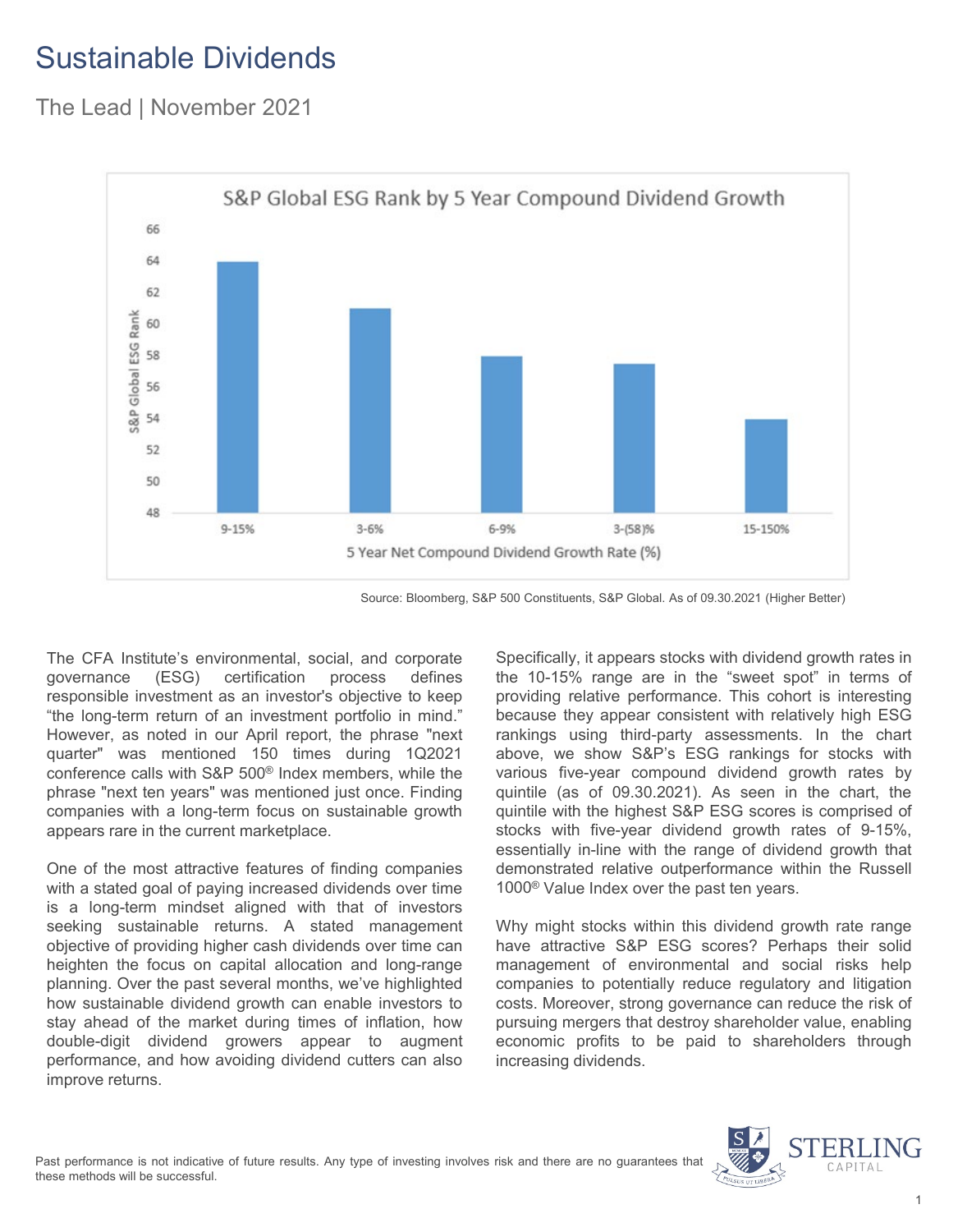# Sustainable Dividends

### The Lead | November 2021



Source: Bloomberg, S&P Global. S&P Constituents paying dividends.

A good example of how the evolving ESG landscape impacts the ability to pay a sustainable dividend can be found in London-based BP plc shares. In August 2020, the CEO announced that its dividend "reset" was "deeply rooted in strategy" to become "an integrated energy company" with an increased investment in a low carbon strategy.

An investor may expect to receive a lower dividend yield to "pay up" for more sustainable companies, however this does not appear to be the case at present. As the chart above shows, in the current market, higher dividend yields are correlated with higher S&P ESG rankings. With the S&P 500 currently offering a dividend yield less than 1.3% and growing at 5.1% over the past five years, it appears investors can create portfolios with above-average dividend yields and growth that also offer attractive sustainability characteristics, given the alignment of managements and investors focused on the long term.

As always, thank you for your interest and trust in managing your investments.

**Charles J. Wittmann, CFA®**, Executive Director, joined Sterling Capital Management in 2014 and has investment experience since 1995. Chip is co-portfolio manager of the Global Leaders strategy and associate portfolio manager of the Equity Income strategy. Prior to joining Sterling, he worked for Thompson Siegel & Walmsley as a portfolio manager and (generalist) analyst. Prior to TS&W, he was a founding portfolio manager and analyst with Shockoe Capital, an equity long/short hedge fund. Chip received his B.A. in Economics from Davidson College and his M.B.A. from Duke University's Fuqua School of Business. Chip earned the Certificate in ESG Investing, which is developed, administered and awarded by the CFA Society of the United Kingdom. He holds the Chartered Financial Analyst® designation.